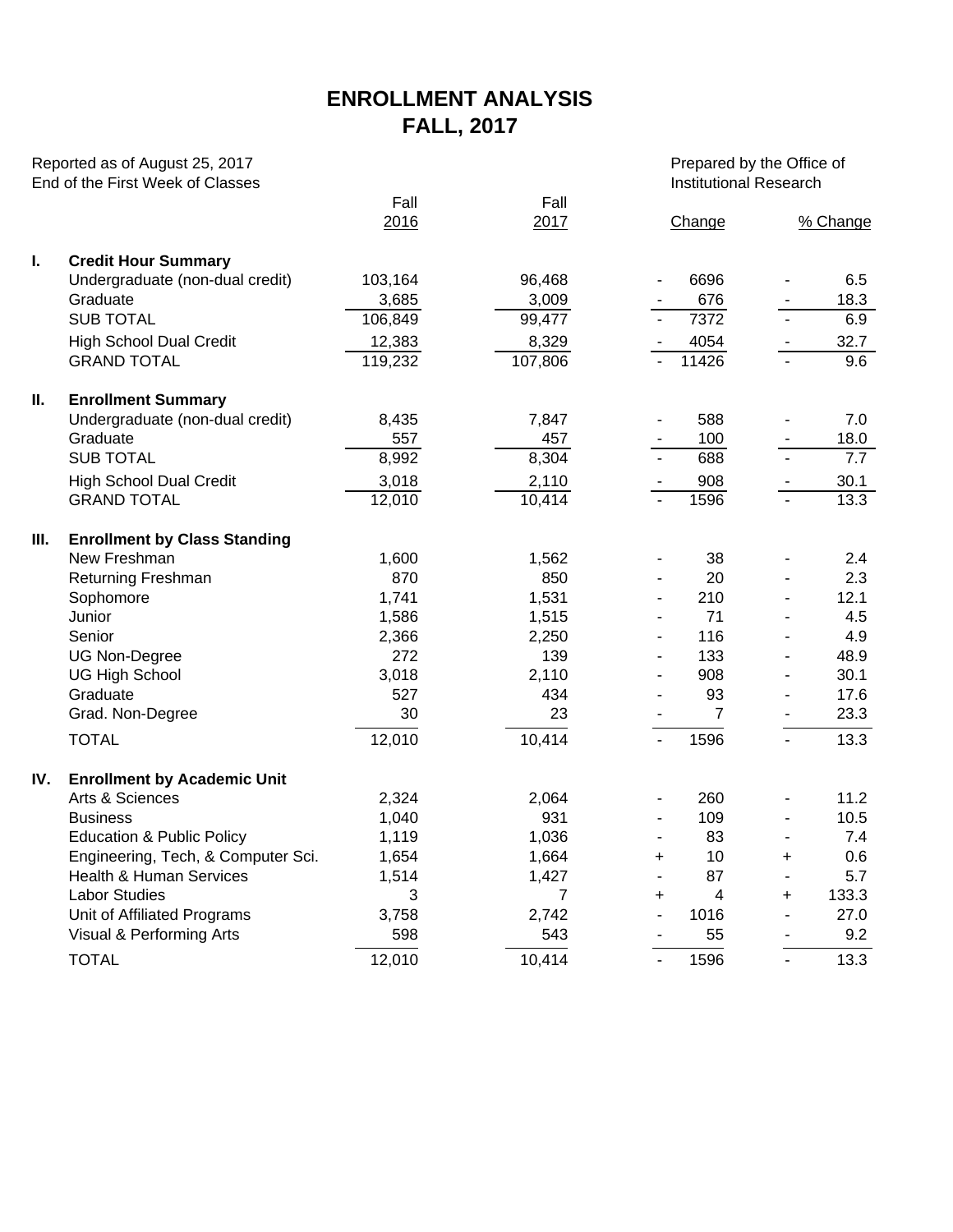(continued)

| V. |  | <b>Credit Hours by Level and Residency</b> |
|----|--|--------------------------------------------|
|----|--|--------------------------------------------|

|      | <b>UG Resident</b>                               | 107,765 | 96,971  |     | 10794 |           | 10.0  |  |  |  |  |  |
|------|--------------------------------------------------|---------|---------|-----|-------|-----------|-------|--|--|--|--|--|
|      | <b>UG Non-Resident</b>                           | 5,332   | 4,486   |     | 846   |           | 15.9  |  |  |  |  |  |
|      | <b>UG Ohio Reciprocity</b>                       | 2,450   | 2,865   | $+$ | 415   | $\ddot{}$ | 16.9  |  |  |  |  |  |
|      | UG Midwest Student Exchange Prgrm.               | 0       | 475     | $+$ | 475   | $\ddot{}$ | 100.0 |  |  |  |  |  |
|      | Grad. Resident                                   | 3,047   | 2,464   |     | 583   |           | 19.1  |  |  |  |  |  |
|      | Grad. Non-Resident                               | 613     | 536     |     | 77    |           | 12.6  |  |  |  |  |  |
|      | Grad. Ohio Reciprocity                           | 25      | 9       |     | 16    |           | 64.0  |  |  |  |  |  |
|      | <b>TOTAL</b>                                     | 119,232 | 107,806 |     | 11426 |           | 9.6   |  |  |  |  |  |
| VI.  | <b>Enrollment and Credit Hours by University</b> |         |         |     |       |           |       |  |  |  |  |  |
|      | <b>Students</b>                                  |         |         |     |       |           |       |  |  |  |  |  |
|      | Indiana Univ.                                    | 7,497   | 6,157   |     | 1340  |           | 17.9  |  |  |  |  |  |
|      | Purdue Univ.                                     | 4,513   | 4,257   |     | 256   |           | 5.7   |  |  |  |  |  |
|      | <b>TOTAL</b>                                     | 12,010  | 10,414  |     | 1596  |           | 13.3  |  |  |  |  |  |
|      | <b>Credit Hours Taken</b>                        |         |         |     |       |           |       |  |  |  |  |  |
|      | Indiana Univ.                                    | 65,584  | 56,652  |     | 8932  |           | 13.6  |  |  |  |  |  |
|      | Purdue Univ.                                     | 53,648  | 51,154  |     | 2494  |           | 4.6   |  |  |  |  |  |
|      | <b>TOTAL</b>                                     | 119,232 | 107,806 |     | 11426 |           | 9.6   |  |  |  |  |  |
| VII. | Full Time Equivalent (FTE) by Level *            |         |         |     |       |           |       |  |  |  |  |  |
|      | Undergraduate                                    | 7,703   | 6,955   |     | 748   |           | 9.7   |  |  |  |  |  |
|      | Graduate                                         | 307     | 251     |     | 56    |           | 18.2  |  |  |  |  |  |
|      | <b>TOTAL</b>                                     | 8,010   | 7,206   |     | 804   |           | 10.0  |  |  |  |  |  |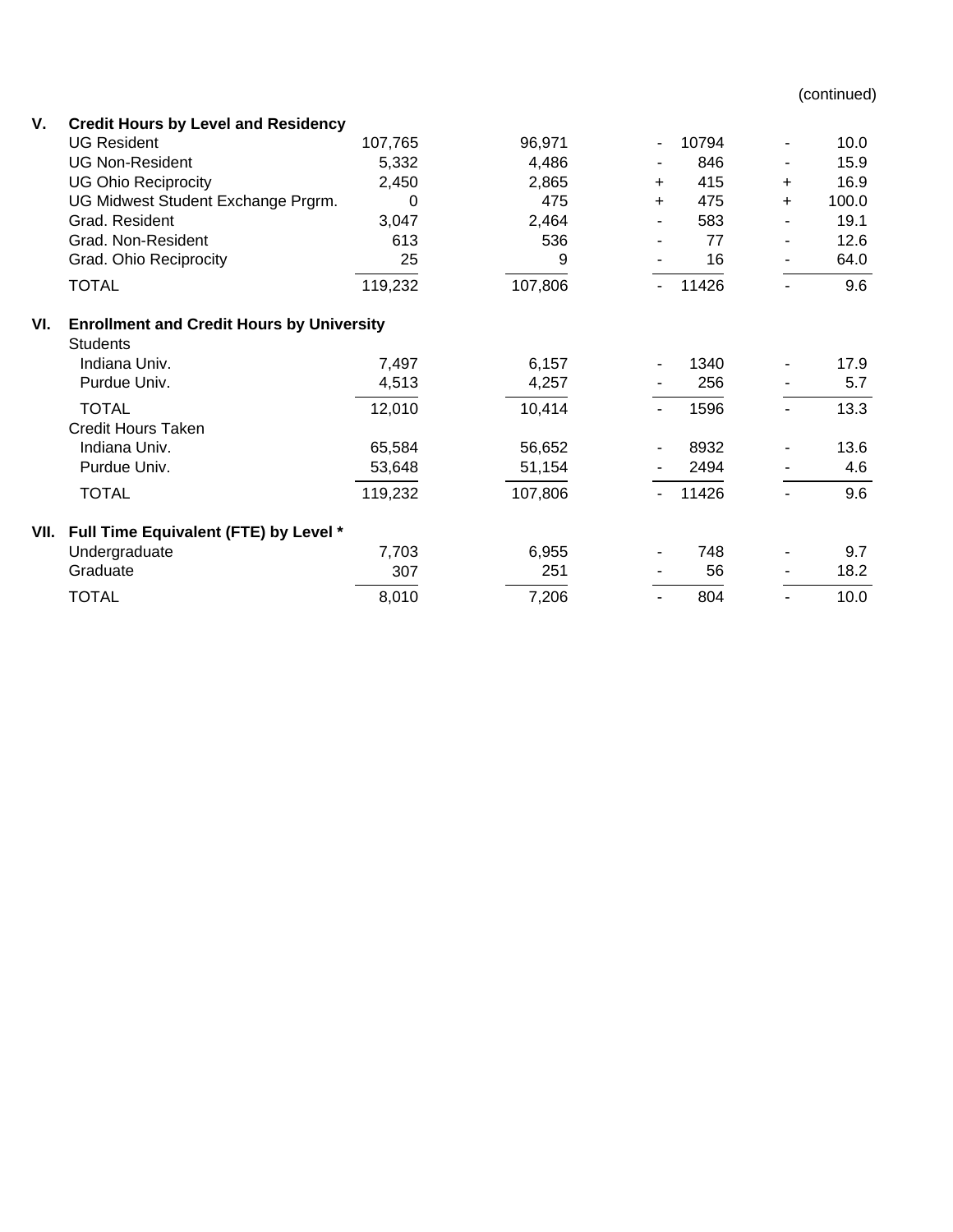## **VIII. Enrollment by Major Department and Credit Hours Taught (Includes Dual Credit Enrollment and Credit Hours)**

Enrollment by Department Credit Hours Taught

|                                           | 2016  | 2017                    |                              | Change      |                              | % Change | 2016   | 2017   |                              | Change |                          | % Change |
|-------------------------------------------|-------|-------------------------|------------------------------|-------------|------------------------------|----------|--------|--------|------------------------------|--------|--------------------------|----------|
| <b>Academic Affairs</b><br>Office of VCAA |       |                         |                              |             |                              |          | 233    | 317    | $+$                          | 84     | $\ddot{}$                | 36.1     |
|                                           |       |                         |                              |             |                              |          |        |        |                              |        |                          |          |
| <b>TOTAL</b>                              |       |                         |                              |             |                              |          | 233    | 317    | $+$                          | 84     | $+$                      | 36.1     |
| <b>ARTS &amp; SCIENCES</b>                |       |                         |                              |             |                              |          |        |        |                              |        |                          |          |
| <b>Agriculture &amp; Forestry</b>         | 13    | $\overline{\mathbf{c}}$ | $\qquad \qquad \blacksquare$ | 11          | $\blacksquare$               | 84.6     |        |        |                              |        |                          |          |
| Arts & Sci. Spec. St.                     | 18    | 5                       | $\overline{\phantom{a}}$     | 13          | $\overline{\phantom{a}}$     | 72.2     |        |        |                              |        |                          |          |
| Biology                                   | 495   | 496                     | $\ddot{}$                    | 1           | $\ddot{}$                    | 0.2      | 7,020  | 6,479  | $\blacksquare$               | 541    | $\blacksquare$           | 7.7      |
| Chemistry                                 | 80    | 66                      |                              | 14          |                              | 17.5     | 3,772  | 3,153  | $\qquad \qquad \blacksquare$ | 619    | $\blacksquare$           | 16.4     |
| Coll. Arts & Sci. Transfer                |       |                         |                              |             |                              |          | 66     | 0      | $\blacksquare$               | 66     | $\overline{\phantom{a}}$ | 100.0    |
| Communication                             | 213   | 205                     | $\overline{\phantom{a}}$     | 8           | $\overline{\phantom{a}}$     | 3.8      | 6,506  | 5,907  | $\qquad \qquad \blacksquare$ | 599    | $\blacksquare$           | 9.2      |
| Com Sci & Disorders                       | 85    | 84                      | $\overline{\phantom{a}}$     | 1           | $\overline{\phantom{a}}$     | 1.2      | 853    | 861    | $\ddot{}$                    | 8      | $+$                      | 0.9      |
| English & Linguistics                     | 167   | 148                     | $\overline{\phantom{a}}$     | 19          | $\overline{\phantom{a}}$     | 11.4     | 13,285 | 11,362 |                              | 1923   | $\blacksquare$           | 14.5     |
| <b>General Studies</b>                    | 474   | 394                     | $\overline{\phantom{a}}$     | 80          | $\overline{\phantom{a}}$     | 16.9     |        |        |                              |        |                          |          |
| Graduate School Tran.                     | 5     | 1                       |                              | 4           | $\overline{\phantom{a}}$     | 80.0     |        |        |                              |        |                          |          |
| History                                   | 80    | 70                      | $\overline{\phantom{a}}$     | 10          | $\overline{\phantom{a}}$     | 12.5     | 3,321  | 2,790  | $\blacksquare$               | 531    | $\blacksquare$           | 16.0     |
| Interdis. Studies                         | 1     | 1                       |                              | $\mathbf 0$ |                              | 0.0      | 652    | 369    | $\blacksquare$               | 283    | $\blacksquare$           | 43.4     |
| Interntl Lang/Culture Stds                | 39    | 26                      | $\overline{a}$               | 13          | $\overline{a}$               | 33.3     | 3,193  | 2,888  | $\blacksquare$               | 305    | $\blacksquare$           | 9.6      |
| Journalism                                |       |                         |                              |             |                              |          | 327    | 192    | $\overline{\phantom{a}}$     | 135    | $\overline{\phantom{a}}$ | 41.3     |
| <b>Mathematical Sciences</b>              | 85    | 88                      | +                            | 3           | +                            | 3.5      | 15,692 | 13,683 | $\overline{\phantom{a}}$     | 2009   | $\blacksquare$           | 12.8     |
| Modern Foreign Languages                  | 0     | 3                       | $\ddot{}$                    | 3           | +                            | 100.0    |        |        |                              |        |                          |          |
| Physics                                   | 84    | 56                      | $\overline{\phantom{a}}$     | 28          | $\qquad \qquad \blacksquare$ | 33.3     | 4,208  | 2,997  | $\blacksquare$               | 1211   | $\blacksquare$           | 28.8     |
| <b>Political Science</b>                  | 76    | 75                      | $\overline{\phantom{a}}$     | 1           | $\overline{\phantom{a}}$     | 1.3      | 1,649  | 1,427  | $\blacksquare$               | 222    | $\blacksquare$           | 13.5     |
| Psychology                                | 328   | 277                     | $\overline{\phantom{a}}$     | 51          | $\overline{\phantom{a}}$     | 15.5     | 5,330  | 4,922  | $\qquad \qquad \blacksquare$ | 408    | $\overline{\phantom{a}}$ | 7.7      |
| Sci. & Other PU Transfer                  | 19    | 11                      | $\overline{\phantom{a}}$     | 8           | $\overline{\phantom{a}}$     | 42.1     |        |        |                              |        |                          |          |
| Sociology and Anthropology                | 62    | 56                      | $\overline{\phantom{a}}$     | 6           | $\blacksquare$               | 9.7      | 3,696  | 2,982  | $\blacksquare$               | 714    | $\blacksquare$           | 19.3     |
| <b>TOTAL</b>                              | 2,324 | 2,064                   | $\overline{\phantom{a}}$     | 260         |                              | 11.2     | 69,570 | 60,012 |                              | 9558   | $\blacksquare$           | 13.7     |
| <b>BUSINESS</b>                           |       |                         |                              |             |                              |          |        |        |                              |        |                          |          |
| Accounting/Finance                        | 159   | 307                     | +                            | 148         | $\ddot{}$                    | 93.1     | 2,899  | 2297   | $\blacksquare$               | 602    | $\blacksquare$           | 20.8     |
| <b>Business Admin/BUA</b>                 | 725   | 173                     | $\overline{\phantom{a}}$     | 552         | $\overline{\phantom{a}}$     | 76.1     | 53     | 30     | $\blacksquare$               | 23     | $\overline{\phantom{a}}$ | 43.4     |
| Economics                                 | 19    | 29                      | +                            | 10          | +                            | 52.6     | 2,319  | 2400   | $\ddot{}$                    | 81     | $\ddot{}$                | 3.5      |
| Management/Marketing                      | 137   | 422                     | +                            | 285         | +                            | 208.0    | 4,839  | 4683   | $\overline{a}$               | 156    | $\blacksquare$           | 3.2      |
| <b>TOTAL</b>                              |       | 931                     |                              | 109         |                              |          | 10,110 |        |                              | 700    |                          | 6.9      |
|                                           | 1,040 |                         |                              |             |                              | 10.5     |        | 9,410  |                              |        |                          |          |
| <b>EDUCATION &amp; PUBLIC POLICY</b>      |       |                         |                              |             |                              |          |        |        |                              |        |                          |          |
| Education                                 |       |                         |                              |             |                              |          | 0      | 396    | $\ddot{}$                    | 396    | $\ddot{}$                | 100.0    |
| <b>Education General</b>                  | 13    | 22                      | +                            | 9           | +                            | 69.2     |        |        |                              |        |                          |          |
| <b>Educational Studies</b>                | 665   | 661                     |                              | 4           |                              | 0.6      | 3,589  | 3521   | $\overline{\phantom{a}}$     | 68     |                          | 1.9      |
| Hith, Phys Ed, & Rec                      |       |                         |                              |             |                              |          | 257    | 226    |                              | 31     |                          | 12.1     |
| <b>Professional Studies</b>               | 108   | 106                     |                              | 2           |                              | 1.9      | 1,017  | 930    | $\overline{\phantom{a}}$     | 87     | $\blacksquare$           | 8.6      |
| <b>Public Policy</b>                      | 333   | 247                     |                              | 86          |                              | 25.8     | 2,606  | 1959   |                              | 647    |                          | 24.8     |
|                                           |       |                         |                              |             |                              |          |        |        |                              |        |                          |          |
| <b>TOTAL</b>                              | 1,119 | 1,036                   | $\blacksquare$               | 83          |                              | 7.4      | 7,469  | 7,032  | $\overline{\phantom{a}}$     | 437    | $\blacksquare$           | 5.9      |